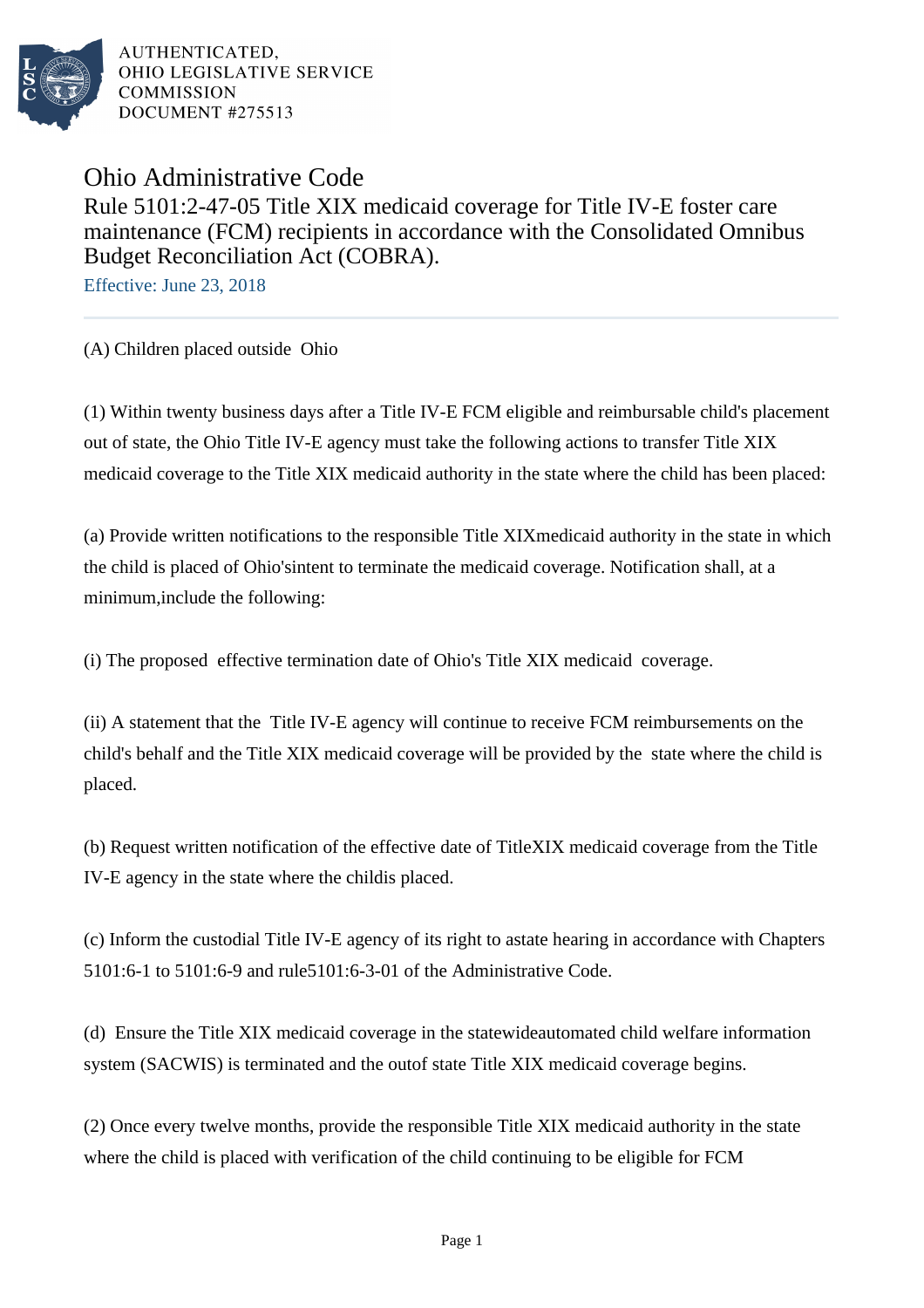

AUTHENTICATED. OHIO LEGISLATIVE SERVICE **COMMISSION** DOCUMENT #275513

reimbursement.

(3) When the child is no longer eligible for FCM reimbursement, provide written notification, within twenty business days of the determination, to the Title XIX medicaid authority in the state where the child is placed.

(B) Children placed in Ohio from another state

 $(1)$  Within twenty business days after being notified by a custodial Title IV-E agency from the other state that a FCM eligible and reimbursable child has been placed in Ohio, the following actions must be taken in order to authorize Title XIX medicaid coverage:

(a) The Ohio Title IV-E agency must obtain the following information, in writing, from the custodial Title IV-E agency in another state:

(i) The child's name, social security number and date of birth.

(ii) The substitute care provider's name and address.

(iii) The address where the medicaid card should be sent.

(iv) Verification of eligibility for FCM, which may include an approved FCM application.

(v) The name, address and phone number of a contact person at the custodial agency in another state with Title IV-E FCM case management responsibility.

(vi) The date Title XIX medicaid coverage in the state where the child is placed from will be terminated.

(vii) Any additional information regarding other health insurance coverage the child may have, including third-party liability.

(b) The Ohio Title IV-E agency must enter the appropriate COBRA FCM information in SACWIS